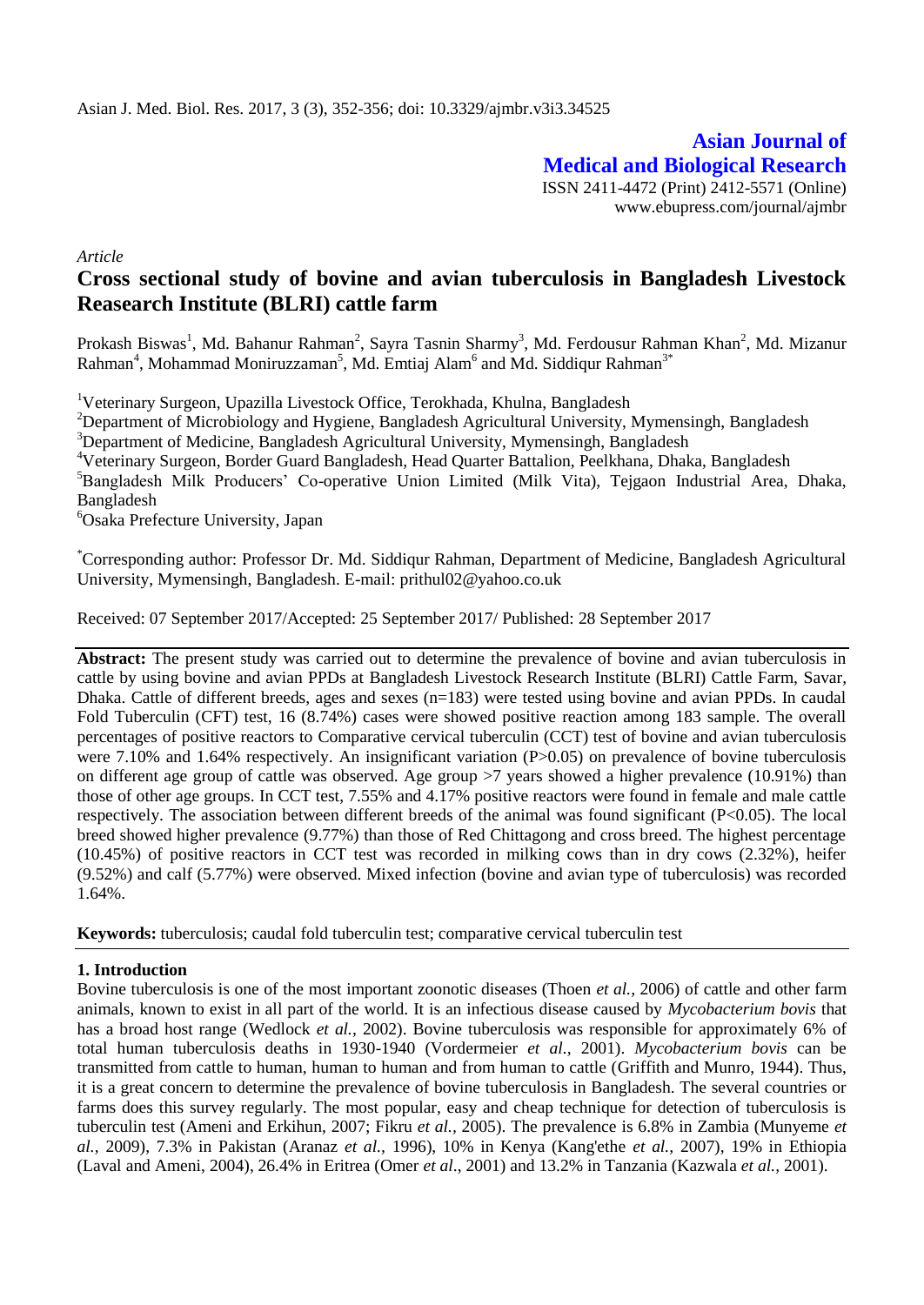Bovine tuberculosis is economically important for cattle farming and very few studies were conducted in cattle in Bangladesh as yet. The use of tuberculin test among cattle, of Mymensingh and Pabna districts showed 1.22% (Yakub, 1974), which indicated the prevalence of this infection in animals of Bangladesh. Samad and Rahman (1986), at Bangladesh Agricultural University Dairy Farm (BAUDF) conducted tuberculin test in cattle to detect the incidence of bovine tuberculosis in unorganized and organized farms of Bangladesh revealed 3.05% overall incidence of tuberculosis. That's why the need was strongly felt to have a new data about the situation of tuberculosis in cattle on the basis of tuberculin testing at Bangladesh Livestock Research Institute (BLRI). The main objectives of this study areto find out the prevalence of bovine tuberculosis in cattle in Bangladesh Livestock Research Institute (BLRI), to compare the prevalence of tuberculosis among the different breeds of cattleand to compare the prevalence of tuberculosis in different age, types and sex groups of cattle.

# **2. Materials and Methods**

The whole study was conducted in the Bangladesh Livestock Research Institute (BLRI) Cattle Farm, Savar, Dhaka during the period from January to June, 2010 to determine the prevalence of bovine and avian tuberculosis. Total 183 cattle were divided into several groups on the basis of age, breed, sex and types of animals. Out of the 183, 44 cattle were Red Chittagong (RCC), 133 were Local (Pabna) and 6 were Cross breed cattle. 159 cattle were female and 24 nos. were male cattle. Date of birth and other necessary information were recorded in a questionnaire from the register book of the farm. Cattle were tested by Caudal Fold Tuberculin Test (CFT) which is a single Intradermal tuberculin test using bovine Purified Protein Derivatives (bPPD) at the caudal fold. Among the 183 Cattle, the positive responders were further subjected to Comparative Cervical Tuberculin Test (CCT) using both bovine (bPPD) and avian Purified Protein Derivatives (aPPD). The results were recorded in questionnaire and finally analyzed to determine the prevalence and risk factors associated with the prevalence of tuberculosis in cattle.

The bPPD was given two times in each and every cattle (primary and cofirmatory test). The first dose was given with an equivalent dosage of 10,000 tuberculin unit/ml at caudal fold and after a period of 10 days the comparative intradermal inoculation was made by 10,000 tuberculin unit/ml of bovine type PPD and 2,500 tuberculin unit /ml of avian type PPD in separate way on one side (upper and lower) of the neck region. Method described by Welchi, (1915) was followed throughout the experiment for inoculating the animals. Reading was taken for one times after 72 hours ( $\pm$  6 hours) after the inoculation of PPD. The positive tuberculin reaction was evident from an inflammation of sensitive nature at the point of inoculation. The area of the characteristic swelling ranged from the size of a small pea to that of an orange. The reaction sites indicated the organism responsible for the sensitization. The swelling was either soft and edematous or somewhat hard in nature. The swelling was estimated by palpation at the site of inoculation, while the animal showed the sign of pain. In Comparative Cervical Tuberculin (CCT) test two injections were made intradermally; bPPD at upper site and aPPD at lower site at neck region. Initial skin thickness was measured before inoculation PPD. Reading was taken after  $72(\pm 6)$  hours with slide calipers. The difference of skin thickness was measured and recorded. The data collected by questionare and was analyzed in MS excel and SPSS.

## **3. Result**

Out of 183 cattle, 16 cattle positively responded with a percentage of 8.74% to CFT test with bovine type tuberculin (Table 1).

Comparative Cervical Tuberculin (CCT) test which revealed that the overall percentage of reactors were 7.10% and 1.64% with bovine type of PPD and avian type of PPD respectively and doubtful cases were 1.09% and 0.54% with bovine and avian type of PPD respectively (Table 2).

# **Table 1. Result of Caudal-fold tuberculin (CFT) test.**

| <b>Total animal</b> | Name of reaction | Cases | Percentage $(\% )$ |
|---------------------|------------------|-------|--------------------|
| 183                 | Positive         |       | 8.74               |
|                     | Negative         | 167   | 91.26              |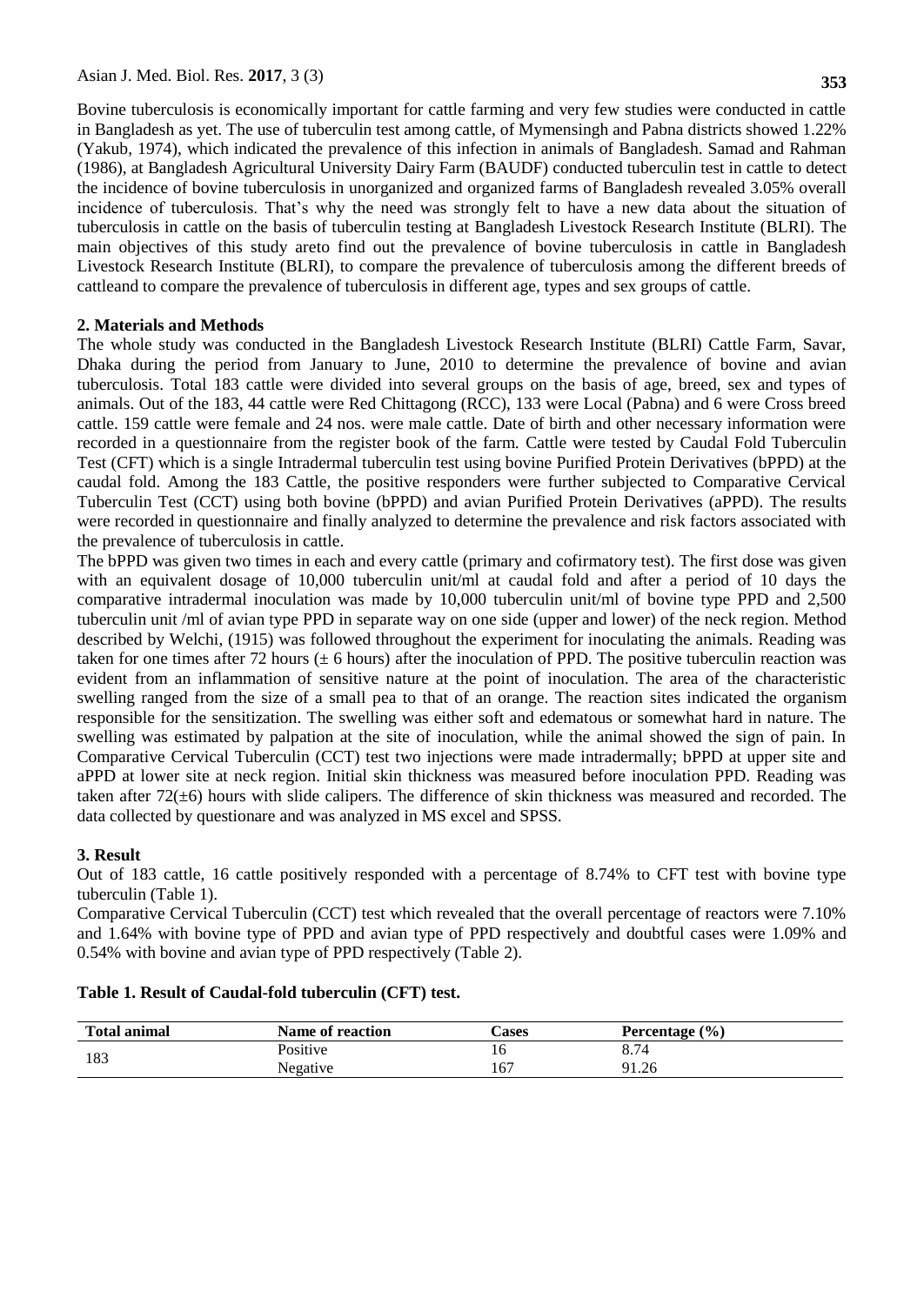| <b>Total number of animals</b> | <b>Tuberculin type</b> | Name of reaction | Cases | Percentage $(\% )$ |
|--------------------------------|------------------------|------------------|-------|--------------------|
| 183                            | bPPD                   | positive         |       | 7.10               |
|                                |                        | Suspect          |       | l.09               |
|                                | aPPD                   | positive         |       | 1.64               |
|                                |                        | Suspect          |       | 0.54               |

|  |  |  | Table 2. Comparative cervical tuberculin (CCT) test with bovine and avian type of PPD in Cattle. |
|--|--|--|--------------------------------------------------------------------------------------------------|
|  |  |  |                                                                                                  |

Out of the 183 cattle which were subjected to Comparative cervical tuberculin (CCT) test, the number of male reactor was 1 having a percentage of 4.17% while the numbers of female reactors were 12 having a percentage of 7.55% (Table 3).

#### **Table 3. The overall percentage of Comparative cervical tuberculin (CCT) test with bovine type of PPD on the basis of sex.**

| <b>Sex</b> | Number of animal tested | Number of positive reactors | Percentage $(\% )$ |
|------------|-------------------------|-----------------------------|--------------------|
| Female     |                         |                             |                    |
| Male       | 44                      |                             |                    |

Likelihood -ratio chi-sq. =0.411; P>0.05

Among the 183 cattle of different ages those were subjected to comparative cervical tuberculin (CCT) test, highest percentage (10.91%) of reactor cattle were observed in the age group >7 years and lowest percentage (0.00%) of reactors observed in the age group 5-<7years. Age group <3 and 3-<5 showed prevalence 7.81% and 4.35% respectively (Table 4).

## **Table 4. The overall percentage of Comparative cervical tuberculin (CCT) test with bovine and avian type of PPD on the basis of age.**

| Age (years) | <b>Number</b> | <b>Reactors</b> | Percentage $(\% )$ |
|-------------|---------------|-----------------|--------------------|
|             | 64            |                 | 7.81               |
| $3 - 5$     | 46            | ⊷               | 4.35               |
| $5 - 7$     | 18            |                 | 0.00               |
|             | 55            |                 | 10.91              |

Likelihood -ratio chi-sq. =4.358; P>0.05

Among the 183 cattle of different breeds, the overall percentages of reactors were 0.00%, 9.77%, 0.00% for the Red Chittagong, Local (Pabna) and Cross breed respectively (Table 5).

## **Table 5. The overall percentage of Comparative cervical tuberculin (CCT) test with bovine type of PPD on the basis of breed.**

| Name of breed        | Number | <b>Reactors</b> | Percentage $(\% )$ |
|----------------------|--------|-----------------|--------------------|
| Red Chittagong (RCC) | 44     |                 | $0.00\,$           |
| Local (Pabna)        | 133    |                 | 9.77               |
| Cross                |        |                 | $0.00\,$           |

Likelihood -ratio chi-sq. =8.666; P<0.05

The highest percentages (10.45%) of positive reactors in Comparative cervical tuberculin (CCT) test were found in milking cows. The percentages of positive reactors in dry cows, heifer and calves were recorded 2.32%, 9.52% and 5.77% respectively (Table 6).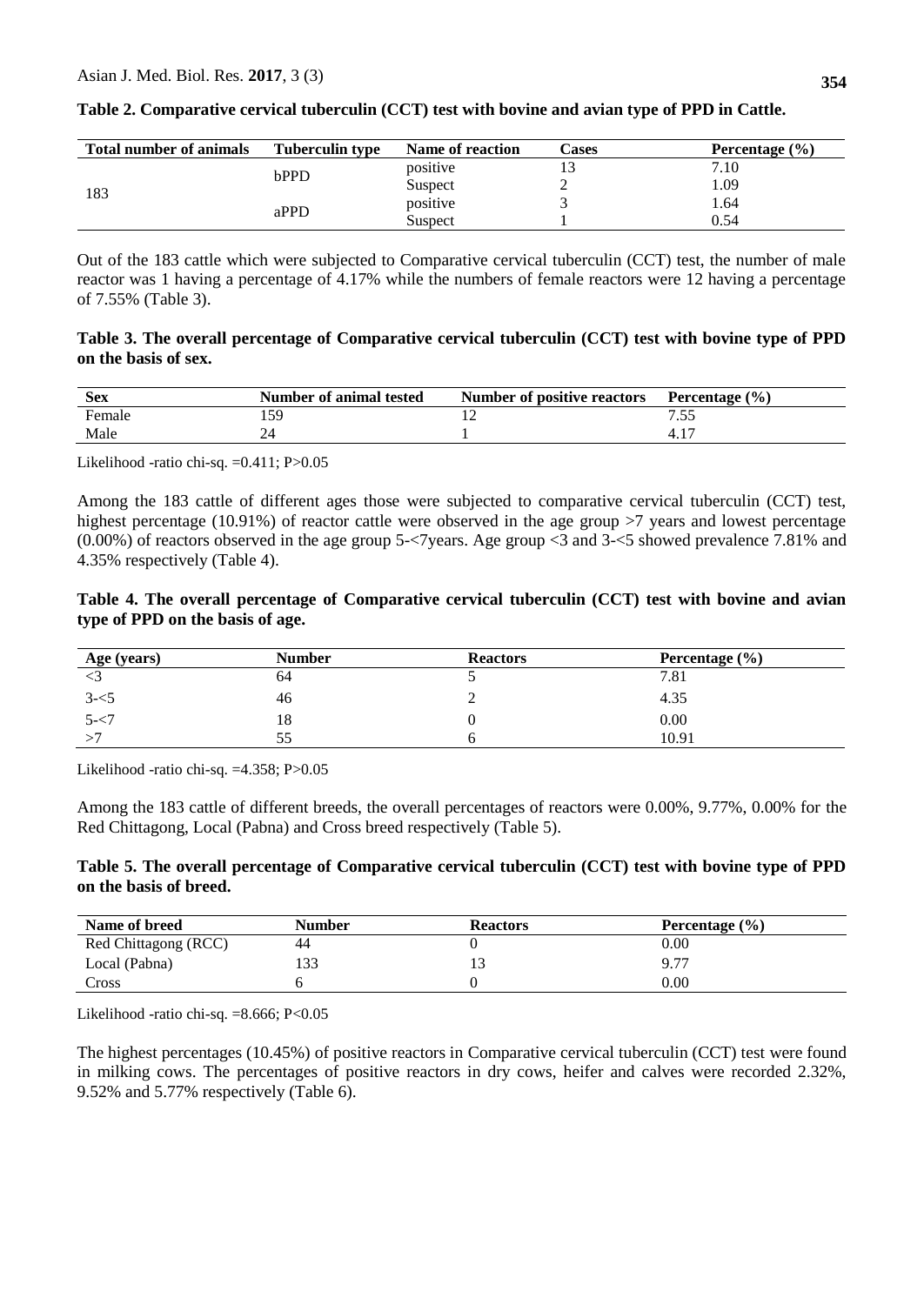| <b>Type of animal</b> | <b>Number</b> | <b>Reactor</b> | Percentage $(\% )$ |
|-----------------------|---------------|----------------|--------------------|
| Milking cows          | 67            |                | 10.45              |
| Dry cows              | 43            |                | 2.32               |
| Heifer                | 21            | ∸              | 9.52               |
| Calf                  | 52            |                | 5.77               |

**Table 6. The overall Comparative cervical tuberculin (CCT) test with bovine type of PPD on the basis of type of animal.**

Likelihood -ratio chi-sq. =3.300; P>0.05

#### **4. Discussion**

In this study 7.10% positive reactors in CCT test are in close agreement with the findings of Munyeme *et al.,* 2009 and Aranaz *et al.,* 1996 who found 6.8% and 7.3% bovine TB positive cases respectively by CCT test. The percentages of reactors to tuberculin tests in cattle were found almost moderate in this study. In our study positive reactors (7.10%) were much lower than that reported by Kang'e the *et al.,* 2007, Ameni and Erkihun, 2007, Omer *et al.*, 2001 and Kazwala *et al.,* 2001 who found 10%, 11%, 14.5% and 13.2% positive reactors respectively by CCT test. On the other hand, positive reactors (7.10%) obtained in this study were higher than those obtained by Laval and Ameni, 2004, Fikru *et al.,* 2005 and Solmaz *et al.,* 2009 who reported 4.1%, 3.4% and 1.42% bovine TB respectively.

In CCT test, 7.55% and 4.17% positive reactors were found in female and male cattle respectively. No significant relation was found  $(P>0.05)$  between tuberculosis and sex of the animal. However, the male cattle showed relatively low incidence than female cattle in this study. It may be due to the fact that male cattle are reared in individual pen and grazing is not practiced so there is a low chance of infection which may be one of the reasons of low prevalence of bovine tuberculosis in male cattle.

In this study, 9.77% of bovine TB reactors by CCT test were found in local (Pabna) breed. However, no positive reactors were found in Red Chittagong and Cross breed cattle. The association between different breeds of the animal was found significant (P<0.05). This result revealed that Red Chittagong (RCC) has greater resistance than that of local (Pabna) breed. Although cross breed exhibited no reactors which might be due to the fact that a very few cross breed (n=6) animals have been tested. In case of RCC, it may be concluded that the body structure of RCC are strong and stout and more resistance to all types diseases, which may be one of the reasons of low prevalence of bovine tuberculosis in RCC.

The present study showed a non-significant variation  $(P>0.05)$  on prevalence of bovine tuberculosis on different age group of cattle. Age group >7 years showed a higher prevalence (10.91%) than those of other age groups. It may be stated that cattle of ages more than 7 years are most prone to the infection due to decrease of immune status because of their old age and low resistance to tuberculosis infections and malnutrition. However, the younger and older animals of the study area were found more infected with tuberculosis than the animals of middle age. The greater incidence in younger animals was in accord with the results of Rashid *et al.,* 1970 and Lubrini, 1963.

No significant relation was found (P>0.05) between tuberculosis and the types of animal. Milking cows showed relatively high positive reactors than those of dry cow, heifer and calves. It may be concluded that during lactation period animals remain in stress condition and this may be one of the reasons for higher prevalence in milking cows.

Mixed infection (bovine and avian type of tuberculosis) 1.64% was observed in the study area (Table 2). It may be due to close contact with the various indigenous and migratory birds present in the lakes of BLRI campus.

It may not represent the actual incidence of Bovine Tuberculosis in this country. Because, the rate of incidence of bovine tuberculosis is influenced by many factors such as geographical situation of a country, and weather, hygienic status of men and animals, and control measure taken by Public Health and Veterinary Public Health sector.

#### **5. Conclusions**

This study was undertaken to determine the prevalence of bovine and avian tuberculosis in Bangladesh Livestock Research Institute (BLRI), Savar, Dhaka. In the Caudal Fold Tuberculin (CFT) test the percentage of positive responder was found to be 8.74. In the Comparative Cervical Tuberculin (CCT) test the percentage of positive reactors were 7.10 and 1.64 to the test with bovine PPD and avian PPD respectively. Mixed infection was recorded in 1.64% cattle. The cross breeds showed minimum (0.00%) and the local (Pabna) breed showed